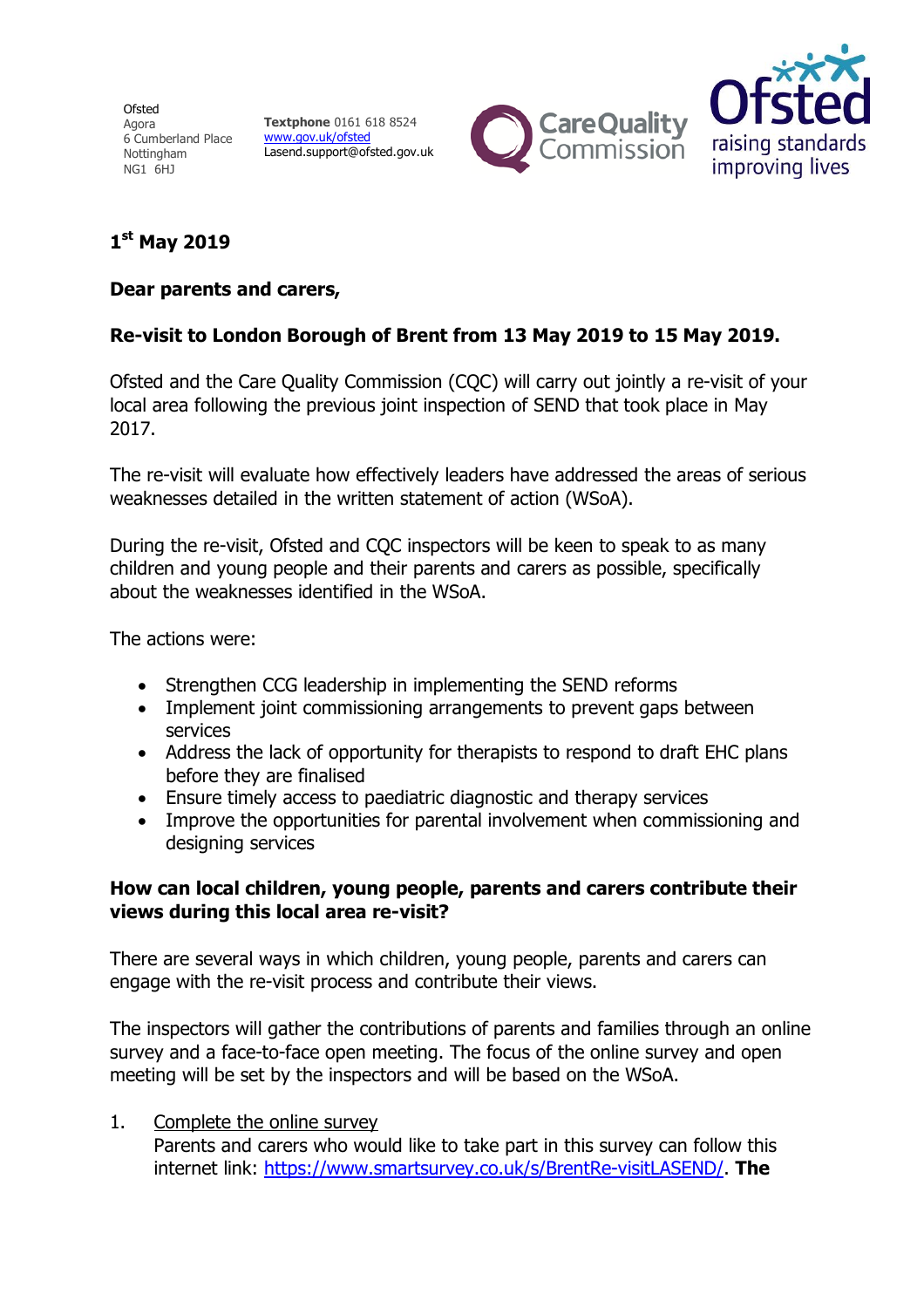

### **survey will open at 12 noon on Friday 03 May 2019 and close at 12 noon on Friday 10 May 2019.**

Parents and carers can submit their contributions via the online survey using the link provided above.

2. Attend the meeting

An open meeting, which will focus on areas identified in the WSoA, will take place on **Monday 13 May 2019 at Barham Primary School, Danethorpe Road, Wembley, Middx, HA0 4RQ from 5.30 – 7.00pm (refreshments from 5.00pm).**

You can book a place at the meeting online here or by contacting Brent Parent Carer Forum by email using this address: bpcfoffice@gmail.com.

Details about the local area SEND re-visit will be available on the Brent website and distributed through the local area's Clinical Commissioning Group (CCG).

#### **Information gathered during the re-visit**

During this re-visit, inspectors may collect information about children and young people in the area. They may look at local area records, speak to area officers and leaders at educational settings, and speak to children, young people and parents or carers. No names will be recorded, but some of the information collected may identify a particular child, young person or adult. Ofsted and the COC will use this information to prepare their re-visit outcomes letter, and for the purposes set out in their privacy notices. No information will be published that identifies any individual in the outcomes letter.

If you wish to know more about how we use the information, please see our privacy notice relating to LASEND on our website. If you have any concerns about our use of personal data, please email informationrequest@ofsted.gov.uk and/or the CQC at information.access@cqc.org.uk.

Information on Ofsted's and the CQC's privacy notices is available on the links below:

https://www.gov.uk/government/publications/ofsted-privacy-notices/social-careofsted-privacy-notice#local-area-send-inspections

http://www.cqc.org.uk/about-us/our-policies/privacy-statement

While we recognise that many parents and carers may have views on their experience that extend beyond the focus of the WSOA, we would like parents and carers to understand that the focus of the inspectors during the re-visit will only be the serious weaknesses identified at the previous inspection. The re-visit team will consider how well leaders have addressed each of the areas of serious weaknesses